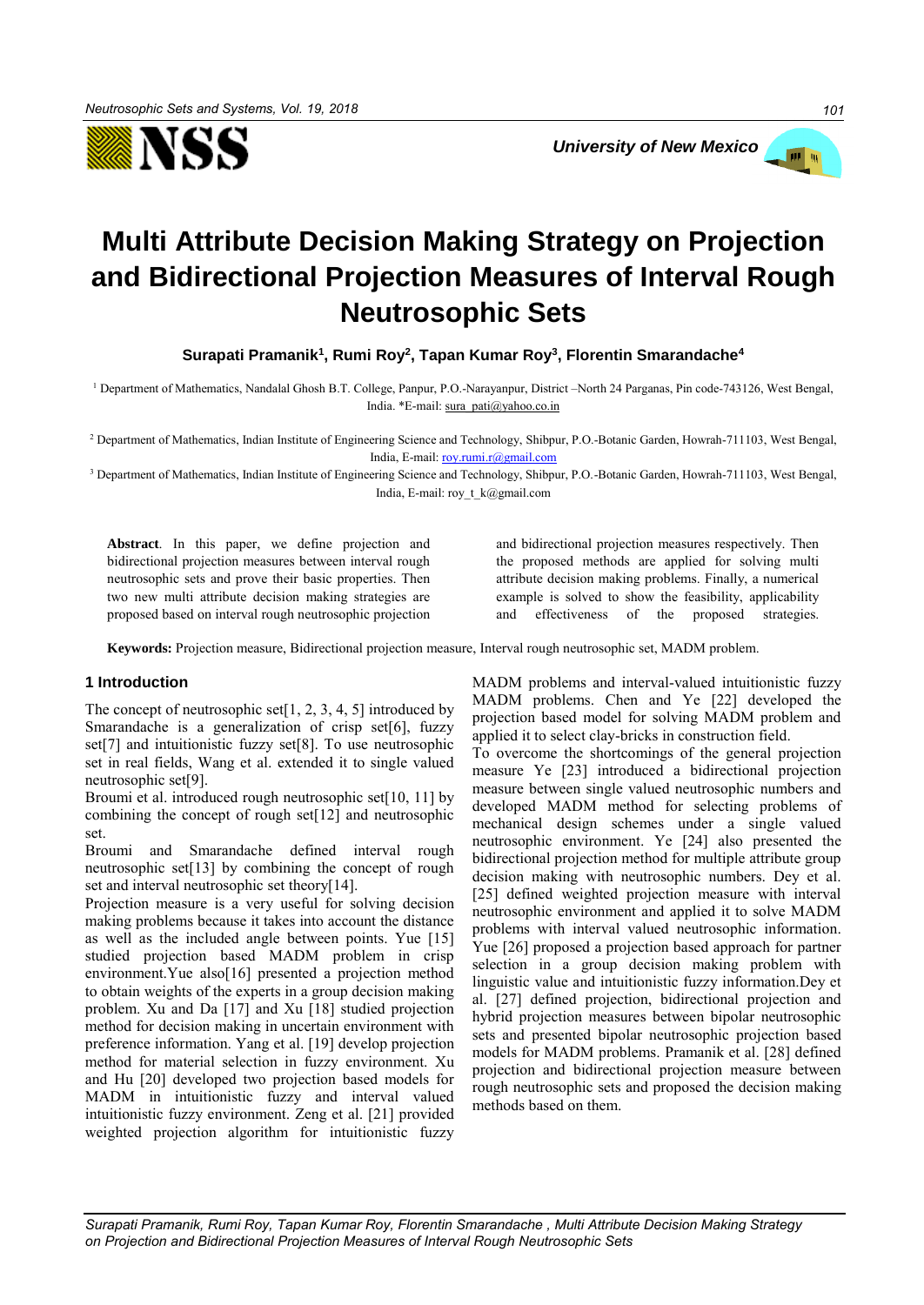**Research gap** MADM strategy using projection and bidirectional projection measures under interval rough neutrosophic environment.

## **Research questions**

- (i) Is it possible to define two new projection and bidirectional projection measure between interval rough neutrosophic sets?
- (ii) Is it possible to develop two new MADM strategies based on the proposed measures in interval rough neutrosophic environment?

The objectives of the paper are

- (i) To define two new projection and bidirectional projection measure between interval rough neutrosophic sets.
- (ii) To develop two new MADM strategies based on the proposed measures in interval rough neutrosophic environment.

## **Contributions**

- (i) In this paper, we propose projection and bidirectional projection measures under interval rough neutrosophic environment.
- (ii) In this paper, we develop two new MADM strategies based on the proposed measures in interval rough neutrosophic environment.
- (iii) We also present numerical example to show the effectiveness and applicability of the proposed measures.

Rest of the paper is organized as follows: Section 2 describes preliminaries of neutrosophic number, SVNS, RNS and IRNS. Section 3 presents definitions and properties of proposed projection and bidirectional projection measure between IRNSs. Section 4 describes the MADM methods based on projection and bidirectional projection measures of IRNSs. In section 5 we describe a numerical example. Finally, section 6 presents the conclusion**.**

## **2 Preliminaries**

In this Section, we provide some basic definitions regarding SVNSs, IRNSs which are useful in the paper.

#### **2.1 Neutrosophic set:**

In 1999, Smarandache gave the following definition of neutrosophic set(NS) [1].

Definition 2.1.1. Let X be a space of points (objects) with generic element in X denoted by x. A NS A in X is characterized by a truth-membership function  $T_A$ , an indeterminacy membership function  $I_A$  and a falsity membership function  $F_A$ . The functions  $T_A$ ,  $I_A$  and  $F_A$  are real standard or non-standard subsets of  $(0,1^+)$  that is  $T_A: X \to (0, 1^+)$ ,  $I_A: X \to (0, 1^+)$  and  $F_A: X \to (0, 1^+)$ . It should be noted that there is no restriction on the sum of  $T_A(x)$  ,  $I_A(x)$  and  $F_A(x)$  i.e.  $I_A(X)$ ,  $I_A(X)$  and<br>  $I_B(X) = I_A(X) + I_A(X) + F_A(X) \le 3^+$ 

**Definition 2.1.2:** (complement)

The complement of a neutrosophic set A is denoted by C(A) and is defined by  $T_{c(A)}(x) = \{1^+\} - T_A(x), I_{c(A)}(x) = \{1^+\} I_A(x), F_{c(A)}(x) = \{1^+\} - F_A(x).$ 

**Definition 2.1.3:** (Containment)

A neutrosophic set A is contained in the other neutrosophic set B, denoted by  $A \subseteq B$  iff hic set B, denoted by  $A \subseteq B$ <br>  $\leq$  inf  $T_B(x)$ , sup  $T_A(x) \leq$  sup T

neutrosophic set B, denoted by  $A \subseteq B$  iff<br>inf  $T_A(x) \le \inf T_B(x)$ , sup  $T_A(x) \le \sup T_B(x)$ ,  $A \setminus \setminus \square$   $B \setminus \setminus \setminus \square$   $A \setminus \setminus \square$   $\square$   $B \setminus \setminus \setminus \square$  $\inf_{A} (\vec{x}) \ge \inf_{B} (\vec{x})$ ,  $\sup_{A} (\vec{x}) \ge \sup_{B} I_{B} (\vec{x})$ ,<br> $\inf_{A} (\vec{x}) \ge \inf_{B} (\vec{x})$ ,  $\sup_{A} (\vec{x}) \ge \sup_{B} I_{B} (\vec{x})$ ,  $\forall x \in X$ inf  $T_A(x) \le \inf T_B(x), \sup T_A(x) \le \sup T_B(x)$ <br>infI<sub>A</sub>(x)  $\ge \inf T_B(x), \sup T_A(x) \ge \sup T_B(x),$  $\inf_{\alpha} (x) \ge \inf_{\alpha} (x)$ , sup $I_{\alpha} (x) \ge \sup_{\alpha} I_{\alpha} (x)$ ,

**Definition 2.1.4:** (Single-valued neutrosophic set).

Let  $X$  be a universal space of points (objects) with a generic element of X denoted by x. A single valued neutrosophic set A is characterized by a truth membership function  $T_A(x)$ , a falsity membership function  $F_A(x)$  and indeterminacy function  $I_A(x)$  with

 $T_{\alpha}(x), I_{\alpha}(x)$  and  $F_{\alpha}(x) \in [0,1]$   $\forall$  x in X When  $\overline{X}$  is continuous, a SNVS  $\overline{S}$  can be written as follows

When X is continuous, a SNVS S can be w<br>A =  $\int_{\mathcal{S}} < T_A(x), F_A(x), I_A(x) > /x \forall x \in X$ x

and when X is discrete, a SVNS S can be written as follows

follows<br>A =  $\sum < T_A(x), F_A(x), I_A(x) > /x \forall x \in X$ 

For a SVNS S,  $0 \leq supT_A(x) + supI_A(x) + supF_A(x) \leq 3$ . **Definition2.1.5:** 

The complement of a single valued neutrosophic set A is denoted by c(A) and is defined by  $T_{c(A)}(x) = F_A(x)$ ,  $I_{c(A)}(x)$  $= 1-I_A(x), F_{c(A)}(x) = T_A(x).$ 

Definition 2.1.6: A SVNS A is contained in the other SVNS B, denoted as  $A \subseteq B$  iff,

 $T_A(x) \le T_B(x), I_A(x) \ge I_B(x)$ and  $F_A(x) \ge F_B(x) \forall x \in X$ .

#### **2.2Rough neutrosophic set**

Rough neutrosophic sets [10, 11] are the generalization of rough fuzzy sets [29, 30] and rough intuitionistic fuzzy sets [31].

## **Definition 2.2.1:**

Let Y be a non-null set and R be an equivalence relation on Y. Let P be neutrosophic set in Y with the membership function  $T_P$ , indeterminacy function  $I_P$  and nonmembership function  $F_P$ . The lower and the upper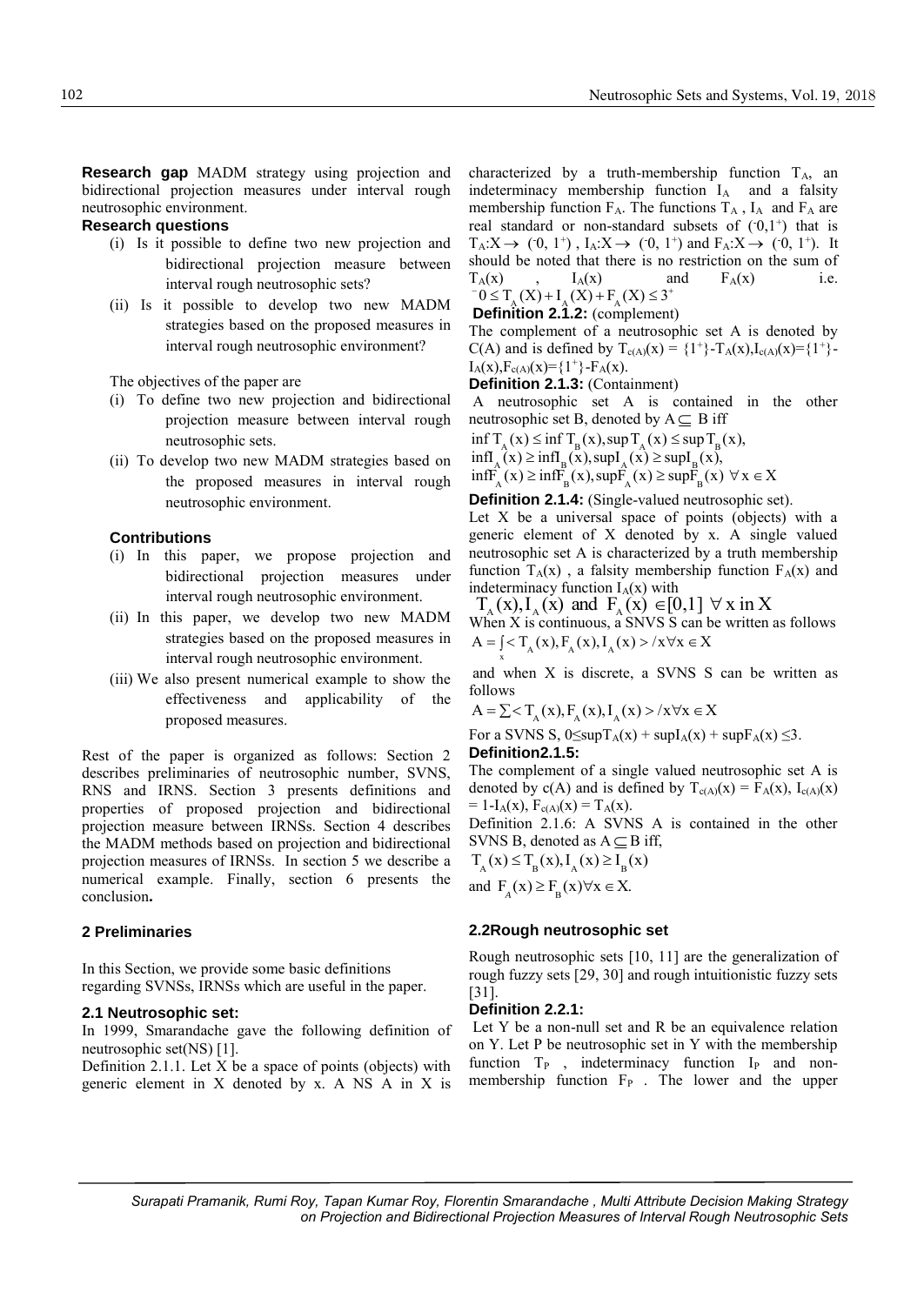approximations of  $P$  in the approximation  $(Y, R)$  denoted

by are respectively defined as:  
\n
$$
\frac{N(P)}{y \in [x]_R, x \in Y>} (x), I_{\frac{N(P)}{N(P)}}(x), F_{\frac{N(P)}{N(P)}}(x) > /
$$

and  
\n
$$
\overline{N(P)} = \langle x, T_{\frac{\overline{N(P)}}{\overline{N(P)}}}(x), I_{\frac{\overline{N(P)}}{\overline{N(P)}}}(x), F_{\frac{\overline{N(P)}}{\overline{N(P)}}}(x) \rangle
$$
\n
$$
y \in [x]_R, x \in Y >
$$
\nwhere,  
\n
$$
T_{\frac{N(P)}{N(P)}}(x) = \wedge z \in [x]_R T_p(Y),
$$
  
\n
$$
I_{\frac{\overline{N(P)}}{N(P)}}(x) = \wedge z \in [x]_R I_p(Y),
$$

$$
F_{\frac{N(P)}{N(P)}}(x) = \lambda z \in [x]_R F_p(Y)
$$
  
and  

$$
T_{\frac{N(P)}{N(P)}}(x) = \nu z \in [x]_R T_p(Y),
$$
  

$$
I_{\frac{N(P)}{N(P)}}(x) = \nu z \in [x]_R I_p(Y),
$$
  
So,  

$$
0 \le T_{\frac{N(P)}{N(P)}}(x) + I_{\frac{N(P)}{N(P)}}(x) + F_{\frac{N(P)}{N(P)}}(x) \le 3
$$
  
and  

$$
0 \le T_{\frac{N(P)}{N(P)}}(x) + I_{\frac{N(P)}{N(P)}}(x) + F_{\frac{N(P)}{N(P)}}(x) \le 3
$$

Here  $\vee$  and  $\wedge$  denote "max" and "min" operators respectively,  $T_P(y)$ ,  $I_P(y)$  and  $F_P(y)$  are the membership, indeterminacy and non-membership of Y with respect to P.

Thus NS mapping ,

 $N, \overline{N}: N(Y) \to N(Y)$  are, respectively, referred to as the lower and upper rough NS approximation operators, and the pair  $(N(P), N(P))$  is called the rough neutrosophic set

in (Y, R).

Definition 2.2.2 If  $N(P) = (N(P), \overline{N(P)})$ 

is a rough neutrosophic set in  $(Y, R)$ , the rough complement of N(P) is the rough neutrosophic set denoted by

$$
\sim N(P) = ((\overline{N(P)})^C, (N(P))^C)
$$

,where

 $(N(P))$ <sup>C</sup> and  $(\overline{N(P)})$ <sup>C</sup>

are the complements of neutrosophic sets  $N(P)$  and N(P) respectively.

# **2.3 Interval rough neutrosophic set**

Interval neutrosophic rough set is the hybrid structure of rough sets and interval neutrosophic sets. According to Broumi and Smarandache interval neutrosophic roughset is the generalizations of interval valued intuitionistic fuzzy rough set.

#### **Definition 2.3.1**

Let R be an equivalence relation on the universal set U.Then the pair (U, R) is called a Pawlak approximationspace. An equivalence class of R containing x will bedenoted by  $[x]_R$  for  $X \in U$ , the lower and upper approximation f  $X$  with respect to  $(U, R)$  are denoted by respectively,

RX and RX and are defined by

$$
\underline{RX} = \{x \in U : [x]_R \subseteq X\},\
$$

 $\overline{RX} = \{ x \in U : [x]_R \cap X \neq \emptyset \}.$ 

Now if  $\mathbf{R}X = \mathbf{R}X$ , then X is called definable; otherwise Xis called a rough set.

#### **Definition 2.3.2**

Let U be a universe and X, a rough set in U. An intuitionistic fuzzy rough set A in U is characterized by a membership function  $\mu A: U \rightarrow [0, 1]$  and non-membership function $v_A: U \rightarrow [0, 1]$  such that  $\mu_A(\underline{RX}) = 1$  and  $v_A(\underline{RX}) = 0$ 

ie,  $[\mu_A(x), \nu_A(x)] = [1,0]$  if  $x \in (RX)$  and  $\mu_A(U-RX) = 0$ , νA(U− *R* X)=1 ie,

$$
\overline{C},
$$
  
0  $\sqrt{P}V$ 

ie,<br>  $0 \leq \mu_A (\overline{R}X - \underline{R}X) + v_A (\overline{R}X - \underline{R}X) \leq 1$ 

## **Definition 2.3.3**

Assume that, (U, R) be a Pawlak approximation space, for an interval neutrosophic set

 $A = \{ \langle x, [\Gamma_A{}^L(x), \Gamma_A{}^U(x)], [\Gamma_A{}^L(x), I_A{}^U(x)], [\Gamma_A{}^L(x), \Gamma_A{}^U(x)] \rangle$  $: x \in U$ 

The lower approximation  $\underline{A}_R$  and the upper approximation

 $A_R$  of A in the Pawlak approximation space (U, R) are

expressed as follows:  
\n
$$
\underline{A}_{R} = \{ \langle x, [\wedge_{y \in [x]_{R}} \{T_{A}^{L}(y)\}, \vee_{y \in [x]} \{T_{A} (y)\}], \vee_{y \in [x]_{R}} \{I_{A}^{L}(y)\}, \vee_{y \in [x]} \{I_{A} (y)\} \}.
$$
\n
$$
[\vee_{y \in [x]_{R}} \{F_{A}^{L}(y)\}, \vee_{y \in [x]} \{F_{A} (y)\}] \ge : x \in U \}
$$
\n
$$
\overline{A}_{R} = \{ \langle x, [\vee_{y \in [x]_{R}} \{T_{A}^{L}(y)\}, \vee_{y \in [x]} \{T_{A} (y)\}], \vee_{y \in [x]_{R}} \{I_{A}^{L}(y)\}, \vee_{y \in [x]} \{I_{A} (y)\} \}].
$$
\n
$$
[\wedge_{y \in [x]_{R}} \{F_{A}^{L}(y)\}, \wedge_{y \in [x]} \{F_{A} (y)\}] \ge : x \in U \}
$$

The symbols  $\wedge$  and  $\vee$  indicate "min" and "max" operators respectively. R denotes an equivalence relation for interval neutrosophic set A. Here  $[x]_R$  is the

equivalence class of the element x. It is obvious that  
\n
$$
[\begin{array}{c} \wedge_{y \in [x]_R} \{T_A(y)\}, \wedge_{y [x]} \{T_A^L(y)\}] \subset [0,1], \\ [\begin{array}{c} [\vee_{y \in [x]_R} \{I_A^U(y)\}, \vee_{y [x]} \{I_A(y)\}] \subset [0,1], \\ [\begin{array}{c} [\vee_{y \in [x]_R} \{F_A^U(y)\}, \vee_{y [x]} \{F_A(y)\}] \subset [0,1]. \end{array} \\ \text{and } 0 \le \wedge_{y \in [x]_R} \{T_A^U(y)\} + \vee_{y \in [x]_R} \{I_A^U(y)\} + \vee_{y \in [x]_R} \{F_A^U(y)\} \le 3 \end{array}
$$

Then  $A_R$  is an interval neutrosophic set (INS) Similarly, we have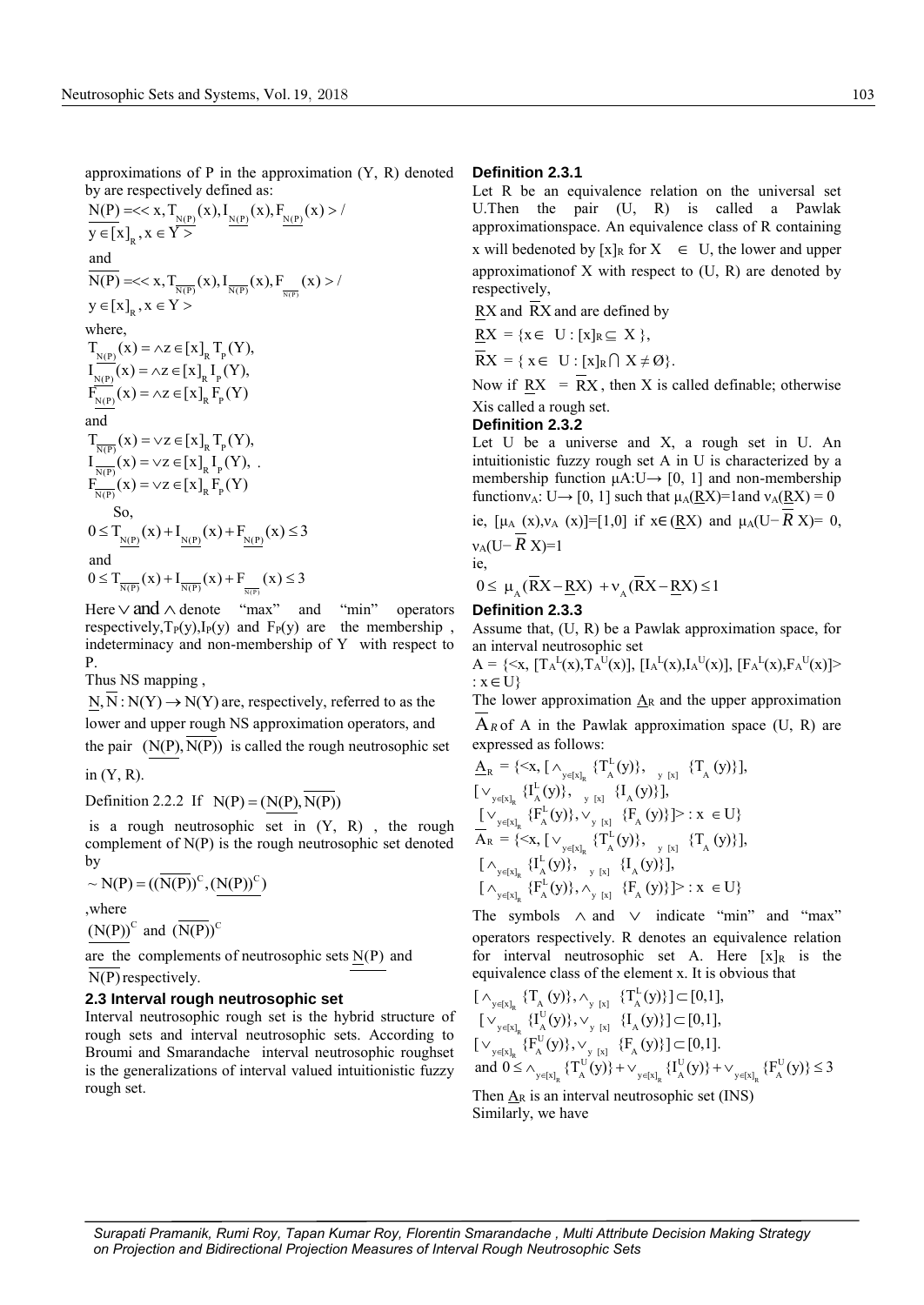$R \left( \begin{array}{c} R & Q \end{array} \right)$   $\mathbf{y} \in [x]_R$  $R \stackrel{(A \cup J)}{\sim} \text{y} \in [x]_R$  $R^{(\mathbf{H}_A \cup \mathcal{Y})$ ,  $\mathbf{y}_{\in [x]_R}$  $L(v)$   $\vee$   $\{T^U(v)$  $\big\{ \begin{array}{l} \{T_A^L(y)\}, \vee_{y \in [x]_R} \{T_A^L(y)\} \ \{I^L(y)\} \, \wedge \, \{I^U(y)\} \end{array} \big\}$  $\mathcal{H}_{\mathrm{N} \in [x]_{R}} \{ \Gamma_{\mathrm{A}}^{\mathrm{L}}(y) \}, \wedge_{y \in [x]_{R}} \{ \Gamma_{\mathrm{A}}^{\mathrm{U}}(y) \}$  $\mathcal{F}_\mathrm{N}^{\mathrm{E}}\{\mathrm{F}^\mathrm{E}_\mathrm{A}(\mathrm{y})\}, \wedge_{\mathrm{y}\in\mathrm{[x]}_\mathrm{R}}\{\mathrm{F}^\mathrm{U}_\mathrm{A}(\mathrm{y})\}$  $[\vee_{y \in [x]_p} \{T_A^L(y)\}, \vee_{y \in [x]_p} \{T_A^U(y)\}] \subset [0,1],$  $[ \vee_{y \in [x]_R} \{I_A^L(y) \}, \vee_{y \in [x]_R} \{I_A^L(y) \} ] \subset [0,1],$ <br> $[ \wedge_{y \in [x]_p} \{I_A^L(y) \}, \wedge_{y \in [x]_p} \{I_A^U(y) \} ] \subset [0,1],$  $[{\wedge}_{y \in [x]_R} {\{\mathbf{H}_{\mathbf{A}}(y)}\}, {\wedge}_{y \in [x]_R} {\{\mathbf{H}_{\mathbf{A}}^{\mathbf{L}}(y)\}, {\wedge}_{y \in [x]_R} {\{\mathbf{F}_{\mathbf{A}}^{\mathbf{U}}(y)\}\}} \subseteq [0,1]$  $\mathcal{F}_{\in [x]_R} \{T_{A}^L(y)\}, \vee_{y \in [x]_R}$  $\mathcal{H}_{\epsilon[x]_R} \{ \mathrm{I}^{\mathsf{L}}_{\mathrm{A}}(\mathrm{y}) \}, \wedge_{\mathrm{y} \in [x]_R}$  $\mathcal{F}_{\in [x]_R} \{F_A^L(y)\}, \wedge_{y \in [x]_R}$  $\vee_{x \in \mathbb{R}^1} \{T^L(x)\}, \vee_{x \in \mathbb{R}^1} \{T^U(x)\}\subset$  $\wedge_{\text{refrel}} \{I_{\lambda}^{L}(y)\}, \wedge_{\text{refrel}} \{I_{\lambda}^{U}(y)\}\subset$  $\wedge_{\mathbb{Z}_{\text{test}}} \{F_{\lambda}^{\text{L}}(y)\}, \wedge_{\mathbb{Z}_{\text{test}}} \{F_{\lambda}^{\text{U}}(y)\}\right] \subset$ and

and  
\n
$$
0 \leq \bigvee_{y \in [x]_R} \{T_A^U(y)\} + \bigwedge_{y \in [x]_R} \{I_A^U(y)\} + \bigwedge_{y \in [x]_R} \{I_A^U(y)\} + \bigwedge_{y \in [x]_R} \{F_A^U(y)\} = 3
$$

Then  $\underline{A}_R$  is an interval neutrosophic set.

If  $\underline{A}_R = A_R$  then A is a definable set, otherwise A is an

interval valued neutrosophic rough set. Here,  $A_R$  and  $A_R$ are called the lower and upper approximations of interval neutrosophic set with respect to approximation space (U,R) respectively.  $\underline{A}_R$  and  $\overline{A}_R$  are simply denoted by  $\underline{A}$  and  $\underline{A}$ respectively.

## **3 Projection and Bidirectional projection measure of interval rough neutrosophic sets :**

Existing projection and bidirectional projection measure does not deal with interval rough neutrosophic set(IRNS)s. Therefore, a new projection and bidirectional projection measure between IRNSs is proposed.

Assume that there are two IRNSs  
\n
$$
M = \{ \langle x_{i}, ([T_{iM}^{-}, T_{iM}^{+}], [I_{iM}^{-}, I_{iM}^{+}], [F_{iM}^{-}, F_{iM}^{+}],
$$
\n
$$
[T_{iM}^{-}, T_{iM}^{+}], [I_{iM}^{-}, I_{iM}^{+}], [F_{iM}^{-}, F_{iM}^{+}] \rangle : i = 1, 2, ..., n \}
$$
\nand  
\n
$$
N = \{ \langle x_{i}, [T_{iN}^{-}, T_{iN}^{+}], [I_{iN}^{-}, I_{iN}^{+}], [F_{iN}^{-}, F_{iN}^{+}],
$$

N = {
$$
\langle
$$
 x<sub>i</sub>, $\langle$  I<sub>in</sub><sup>T</sup>, I<sub>in</sub><sup>T</sup>, $\vert$ II<sub>in</sub><sup>T</sup>, I<sub>in</sub><sup>T</sup>, $\vert$ II<sub>in</sub><sup>T</sup>, I<sub>in</sub><sup>T</sup>, $\vert$ II<sub>in</sub><sup>T</sup>, I<sub>in</sub><sup>T</sup>, $\vert$ II<sub>in</sub><sup>T</sup>, I<sub>in</sub><sup>T</sup>, $\vert$ II<sub>in</sub><sup>T</sup>, I<sub>in</sub><sup>T</sup>, $\vert$ II<sub>in</sub><sup>T</sup>, I<sub>in</sub><sup>T</sup>, $\vert$ II<sub>in</sub><sup>T</sup>, I<sub>in</sub><sup>T</sup>, $\vert$ II<sub>in</sub><sup>T</sup>, I<sub>in</sub><sup>T</sup>, $\vert$ II<sub>in</sub><sup>T</sup>, I<sub>in</sub><sup>T</sup>, $\vert$ II<sub>in</sub><sup>T</sup>, I<sub>in</sub><sup>T</sup>, $\vert$ II<sub>in</sub><sup>T</sup>, I<sub>in</sub><sup>T</sup>, $\vert$ II<sub>in</sub><sup>T</sup>, I<sub>in</sub><sup>T</sup>, I<sub>in</sub><sup>T</sup>, $\vert$ II<sub>in</sub><sup>T</sup>, I<sub>in</sub><sup>T</sup>, I<sub>in</sub><sup>T</sup>, I<sub>in</sub><sup>T</sup>, $\vert$ II<sub>in</sub><sup>T</sup>, I<sub>in</sub><sup>T</sup>, I<sub>in</sub><sup>T</sup>, I<sub>in</sub><sup>T</sup>, I<sub>in</sub><sup>T</sup>, I<sub>in</sub><sup>T</sup>, I<sub>in</sub><sup>T</sup>, I<sub>in</sub><sup>T</sup>, I<sub>in</sub><sup>T</sup>, I<sub>in</sub><sup>T</sup>, I<sub>in</sub><sup>T</sup>, I<sub>in</sub><sup>T</sup>, I<sub>in</sub><sup>T</sup>, I<sub>in</sub><sup>T</sup>, I<sub>in</sub><sup>T</sup>, I<sub>in</sub><sup>T</sup>, I<sub>in</sub><sup>T</sup>, I<sub>in</sub><sup>T</sup>, I<sub>in</sub>

Then the inner product of M and N denoted by M.N can be defined as

M.N = 
$$
\sum_{i=1}^{n} \left[ \frac{T_{iM}}{N} \cdot \frac{T_{iN}}{N} + \frac{T_{iM}^+}{N} \frac{T_{iN}^+}{N} + \frac{T_{iM}^-}{N} \frac{T_{iN}^-}{N} + \frac{T_{iM}^+}{N} \frac{T_{iN}^+}{N} \right]
$$

$$
+ \frac{F_{iM}^-}{T_{iM}^-} \frac{F_{iM}^+}{T_{iM}^+} + \frac{T_{iM}^-}{T_{iM}^-} \frac{T_{iN}^-}{T_{iN}^+} + \frac{T_{iM}^+}{T_{iM}^+} \frac{T_{iN}^+}{T_{iN}^+} + \frac{T_{iM}^+}{T_{iM}^+} \frac{T_{iN}^+}{T_{iN}^+} + \frac{T_{iM}^+}{T_{iN}^+} \frac{T_{iN}^+}{T_{iN}^+} \right]
$$
  
The modulus of M can be defined as

The modulus of M can be defined as  
\n
$$
||M|| = \sqrt{\sum_{i=1}^{n} \left[ \frac{\left(T_{iM}^{-} \right)^{2} + \left(T_{iM}^{+} \right)^{2} + \left(T_{iM}^{-} \right)^{2} + \left(T_{iM}^{+} \right)^{2}}{+\left(T_{iM}^{-} \right)^{2} + \left(T_{iM}^{-} \right)^{2} + \left(T_{iM}^{-} \right)^{2} + \left(T_{iM}^{+} \right)^{2}} \right]}
$$
\n
$$
+ \left(T_{iM}^{-} \right)^{2} + \left(T_{iM}^{+} \right)^{2} + \left(F_{iM}^{-} \right)^{2} + \left(F_{iM}^{+} \right)^{2} \right]}
$$

and the modulus of N can be defined as  
\n
$$
||N|| = \sqrt{\sum_{i=1}^{n} \left[ \frac{\left(\frac{T_i}{N}\right)^2 + \left(\frac{T_i}{N}\right)^2 + \left(\frac{I_i}{N}\right)^2 + \left(\frac{I_i}{N}\right)^2}{\left(\frac{F_i}{N}\right)^2 + \left(\frac{F_i}{N}\right)^2 + \left(\frac{I_i}{N}\right)^2 + \left(\frac{I_i}{N}\right)^2 + \left(\frac{I_i}{N}\right)^2 + \left(\frac{I_i}{N}\right)^2 + \left(\frac{I_i}{N}\right)^2 + \left(\frac{I_i}{N}\right)^2 + \left(\frac{I_i}{N}\right)^2 + \left(\frac{I_i}{N}\right)^2 + \left(\frac{I_i}{N}\right)^2 + \left(\frac{I_i}{N}\right)^2 + \left(\frac{I_i}{N}\right)^2 + \left(\frac{I_i}{N}\right)^2 + \left(\frac{I_i}{N}\right)^2 + \left(\frac{I_i}{N}\right)^2 + \left(\frac{I_i}{N}\right)^2 + \left(\frac{I_i}{N}\right)^2 + \left(\frac{I_i}{N}\right)^2 + \left(\frac{I_i}{N}\right)^2 + \left(\frac{I_i}{N}\right)^2 + \left(\frac{I_i}{N}\right)^2 + \left(\frac{I_i}{N}\right)^2 + \left(\frac{I_i}{N}\right)^2 + \left(\frac{I_i}{N}\right)^2 + \left(\frac{I_i}{N}\right)^2 + \left(\frac{I_i}{N}\right)^2 + \left(\frac{I_i}{N}\right)^2 + \left(\frac{I_i}{N}\right)^2 + \left(\frac{I_i}{N}\right)^2 + \left(\frac{I_i}{N}\right)^2 + \left(\frac{I_i}{N}\right)^2 + \left(\frac{I_i}{N}\right)^2 + \left(\frac{I_i}{N}\right)^2 + \left(\frac{I_i}{N}\right)^2 + \left(\frac{I_i}{N}\right)^2 + \left(\frac{I_i}{N}\right)^2 + \left(\frac{I_i}{N}\right)^2 + \left(\frac{I_i}{N}\right)^2 + \left(\frac{I_i}{N}\right)^2 + \left(\frac{I_i}{N}\right)^2 + \left(\frac{I_i}{N}\right)^2 + \left(\frac{I_i}{N}\right)^2 + \left(\frac{I_i}{N}\right)^2 + \left(\frac{I_i}{N}\right)^2 + \left(\frac{I_i}{N}\right)^2 + \left(\frac{I_i}{N}\right)^2 + \left(\frac{I_i}{N}\right)^2 +
$$

Definition4.1.The projection of M on N can be defined as

Proj(M)<sub>N</sub> = 
$$
\frac{1}{\|N\|}
$$
 M.N.

\nDefinition 4.2. The bidirectional projection measure between the RNSs M and N is defined as  $BProj(M, N) = \frac{1}{1 + \|M\| - \|N\| M.N}$ 

\n=  $\frac{\|M\| \|N\|}{\|M\| \cdot \|M\| - \|N\| M.N}$ 

\nHere also the bidirectional projection measure satisfies the following properties:

\n\n- (1) BProj(M,N) = BProj(N,M);
\n- (2) 0 ≤ BProj(M,N) ≤ 1;
\n- (3) BProj(M,N) = 1, iff M = N.
\n
\nProof:

(i)  
\n
$$
BProj(M, N)
$$
\n
$$
= \frac{1}{1 + ||M|| - ||N|| ||M.N}
$$
\n
$$
= \frac{1}{1 + ||N|| - ||M|| ||N.M}
$$
\n
$$
= BProj(N, M)
$$
\n(ii)As  
\n
$$
\frac{1}{1 + ||M|| - ||N|| ||M.N} \ge 0
$$
\nand  
\n
$$
\frac{1}{1 + ||M|| - ||N|| ||M.N} \le 1
$$
\nso,  $0 \le BProj(M, N) \le 1$ ;  
\n(iii) If M = N then  
\n
$$
BProj(M, N)
$$
\n
$$
= BProj(M, M)
$$

$$
= \frac{1}{1 + |||M|| - ||M|| \, M.M}
$$
  
= 1

## **4. Projection And Bidirectional Projection Based Decision Making Methods For MADM Problems With Interval Rough Neutrosophic Information**

In this section, we develop projection and bidirectional projection based decision making models to solve MADM problems with interval rough neutrosophic information. Consider  $C = \{C_1, \ldots, C_m\}$  be the set of attributes and  $A = \{A_1, \ldots, A_n\}$  be a set of alternatives. Now we provide two algorithms for MADM problems involving interval rough neutrosophic information.

## **4.1. Algorithm 1.**(see Fig 1)

Step 1. The value of alternative  $A_i(i=1,...,n)$  for the attribute  $C_i$ (j=1,.....,m) is evaluated by the decision maker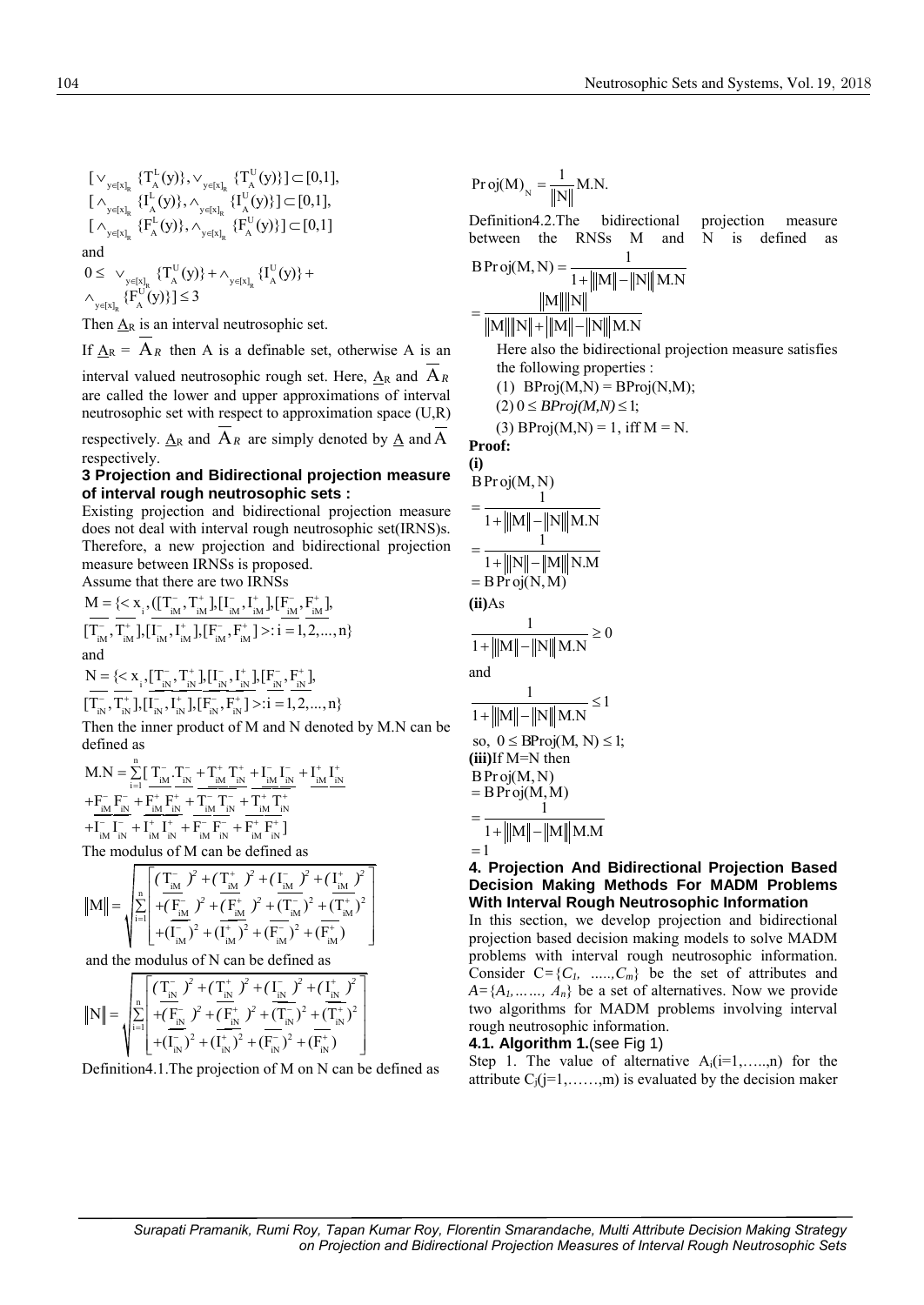in terms of IRNSs and the interval rough neutrosophic decision matrix is constructed as:

$$
D = _{n \times m} = \begin{pmatrix} z_{11} & z_{12} & \dots & z_{1m} \\ z_{21} & z_{22} & \dots & \dots & z_{2m} \\ \dots & \dots & \dots & \dots & \dots \\ \dots & \dots & \dots & \dots & \dots \\ z_{n1} & z_{n2} & \dots & \dots & z_{nm} \end{pmatrix}
$$

where  
\n
$$
z_{ij} = \langle \left[ T_{iM}^-, T_{iM}^+ \right], \left[ I_{iM}^-, I_{iM}^+ \right], \left[ F_{iM}^-, F_{iM}^+ \right],
$$
\n
$$
\left[ T_{iM}^-, T_{iM}^+ \right], \left[ I_{iM}^-, I_{iM}^+ \right], \left[ F_{iM}^-, F_{iM}^+ \right] \rangle >
$$
\nwith  
\n
$$
0 \le \vee_{y \in [x]_R} \{ T_A^U(y) \} + \wedge_{y \in [x]_R} \{ I_A^U(y) \} + \wedge_{y \in [x]_R} \{ F_A^U(y) \} \le 3
$$

Step 2. Calculate the weighted alternative decision matrix For the attribute  $C_i$  (j=1,......,m) the weight vector of attribute is considered as :  $W = (w_1, w_2, \dots, w_m)$  with

$$
w_{j} \ge 0 \quad \text{and} \quad \sum_{i=1}^{n} w_{j} = 1
$$

On calculating

$$
\begin{array}{ll} s_{_{ij}} &= \displaystyle \langle [\![ {\bf w}_{j}^{} T_{_{\rm iM}}^{^-}, {\bf w}_{j}^{} T_{_{\rm iM}}^{+}]\!] , [\![ {\bf w}_{j}^{} I_{_{\rm iM}}^{^-}, {\bf w}_{j}^{} I_{_{\rm iM}}^{+}]\!] , \\[0.5em] \displaystyle [\![ {\bf w}_{j}^{} F_{_{\rm iM}}^{^-}, {\bf w}_{j}^{} \frac{F_{_{\rm iM}}^{+}}{F_{_{\rm iM}}^{+}}]\!] , [\![ {\bf w}_{j}^{} T_{_{\rm iM}}^{^-}, {\bf w}_{j}^{} \frac{F_{_{\rm iM}}^{+}}{F_{_{\rm iM}}^{+}}]\!] , \\[0.5em] \displaystyle [\![ {\bf w}_{j}^{} I_{_{\rm iM}}^{^-}, {\bf w}_{j}^{} \frac{F_{_{\rm iM}}^{+}}{F_{_{\rm iM}}^{+}}]\!] , [\![ {\bf w}_{j}^{} F_{_{\rm iM}}^{^-}, {\bf w}_{j}^{} \frac{F_{_{\rm iM}}^{+}}{F_{_{\rm iM}}^{+}}]\!] \rangle > \end{array}
$$

for  $i=1, 2, \ldots$ , n and  $j=1, 2, \ldots$ , m, we obtain the weighted alternative decision matrix<br> $s_1, s_2, \dots, s_{\text{lm}}$ 

$$
S = _{n \times m} = \begin{pmatrix} s_{11} s_{12} \dots s_{1m} \\ s_{21} s_{22} \dots s_{2m} \\ \dots \dots \dots \dots \dots \\ \dots \dots \dots \dots \\ s_{n1} s_{n2} \dots s_{nn} \end{pmatrix}
$$

Step 3. Determine the ideal solution S\* .

For benefit type attribute,  
\n
$$
S^* = \{ (\min_i \underline{T_{ij}}, \max_i \underline{I_{ij}}, \max_i \underline{F_{ij}}), (\max_i \overline{T_{ij}}, \min_i \overline{I_{ij}}, \min_i \overline{F_{ij}}) \}
$$

For cost type attribute,

For cost type attribute,<br>  $S^* = \{(\max_i \frac{T_{ij}}{n}, \min_i \frac{F_{ij}}{n}, \min_i \frac{F_{ij}}{n}), (\min_i \frac{T}{T_{ij}}, \max_i \frac{T}{T_{ij}}, \max_i \frac{F_{ij}}{n})\}$  D: Step 4. Compute the projection measure between S\* and Z<sup>i</sup>

 $= \langle Z_{ij} \rangle_{n \times m}$  for all  $i = 1, \ldots, n$  and  $j = 1, \ldots, m$ .

Step 5. Ranking of alternatives is prepared based on the values of projection measure. The highest value reflects the best alternatives.

Step 6. End.



Fig 1. A flowchart of the proposed decision making method

#### **4.2. Algorithm 2.**(see Fig 2)

Step 1. The value of alternative  $A_i(i=1,...,n)$  for the attribute  $C_i(j=1, \ldots, m)$  is evaluated by the decision maker in terms of IRNSs and the interval rough neutrosophic decision matrix is constructed as:

$$
D = _{n \times m} = \begin{pmatrix} z_{11} & z_{12} & \dots & z_{1m} \\ z_{21} & z_{22} & \dots & \dots & z_{2m} \\ \dots & \dots & \dots & \dots & \dots \\ z_{n1} & z_{n2} & \dots & \dots & z_{nm} \end{pmatrix}
$$

where

where  
\n
$$
z_{ij} = \langle \left( \frac{\Gamma_{iM}^{-}}{\Gamma_{iM}^{-}}, \frac{\Gamma_{iM}^{+}}{\Gamma_{iM}^{-}} \right) \cdot \left[ \frac{\Gamma_{iM}^{-}}{\Gamma_{iM}^{-}}, \frac{\Gamma_{iM}^{+}}{\Gamma_{iM}^{-}} \right] \cdot \left[ \frac{\Gamma_{iM}^{-}}{\Gamma_{iM}^{-}}, \frac{\Gamma_{iM}^{+}}{\Gamma_{iM}^{-}} \right] \rangle
$$
\nwith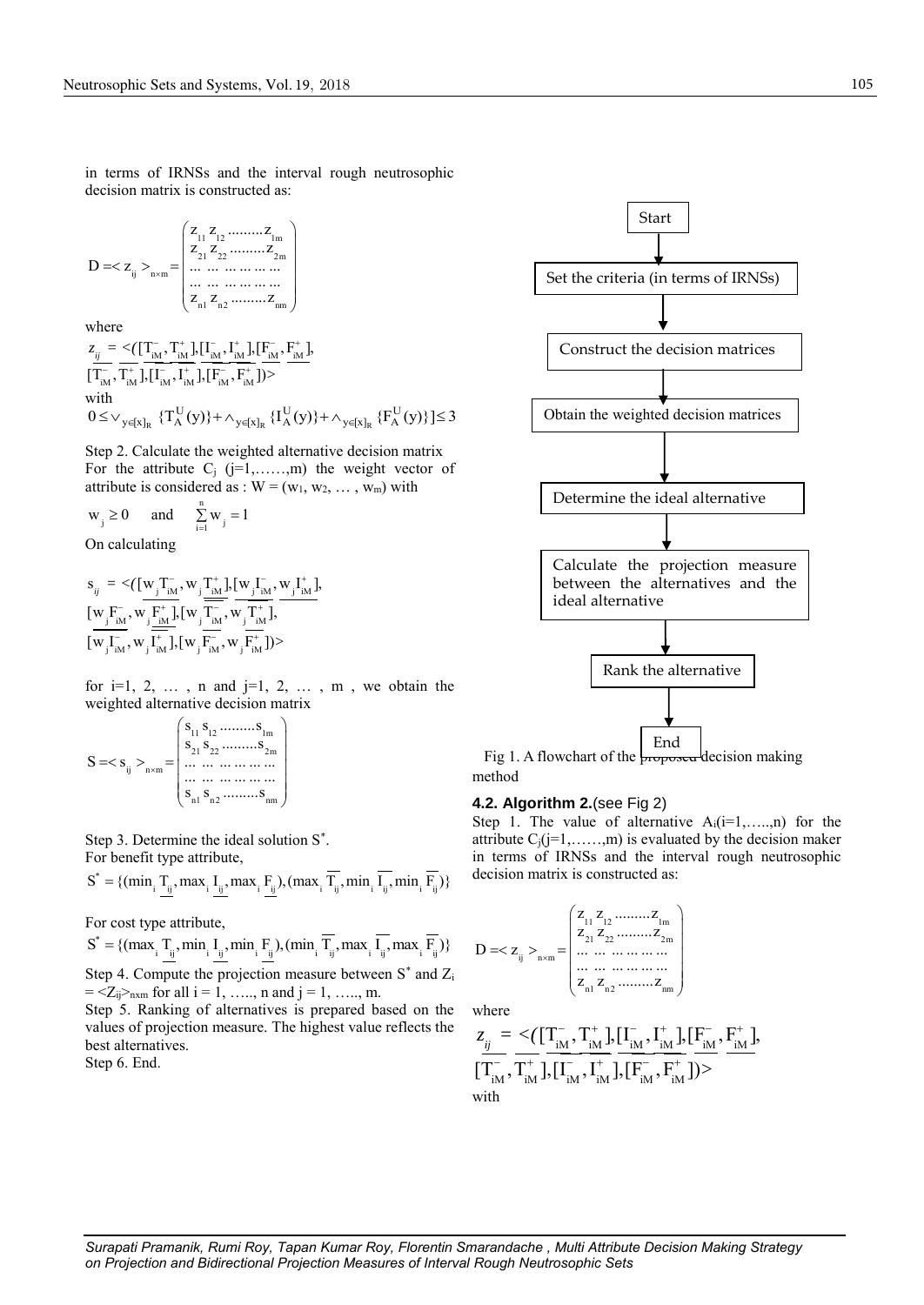$$
\begin{aligned} 0 \leq & \vee_{\mathbf{y} \in [x]_R} \{T_A^{\mathrm{U}}(y)\} + \wedge_{\mathbf{y} \in [x]_R} \{I_A^{\mathrm{U}}(y)\} + \\ & \wedge_{\mathbf{y} \in [x]_R} \{F_A^{\mathrm{U}}(y)\}\leq 3 \end{aligned}
$$

Step 2. Calculate the weighted alternative decision matrix For the attribute  $C_j$  (j=1,......,m) the weight vector of attribute is considered as :  $W = (w_1, w_2, \dots, w_m)$  with

$$
w_j \ge 0
$$
 and  $\sum_{i=1}^{n} w_j = 1$   
On calculating

$$
s_{ij} = \langle [\underline{w}_{j}^T \underline{T}_{iM}^-, \underline{w}_{j}^T \underline{T}_{iM}^+] , [\underline{w}_{j}^T \underline{T}_{iM}^-, \underline{w}_{j}^T \underline{T}_{iM}^+] , \n[\underline{w}_{j}^T \underline{F}_{iM}^-, \underline{w}_{j}^T \underline{F}_{iM}^+] , [\underline{w}_{j}^T \underline{T}_{iM}^-, \underline{w}_{j}^T \underline{T}_{iM}^+] , \n[\underline{w}_{j}^T \underline{T}_{iM}^-, \underline{w}_{j}^T \underline{T}_{iM}^+] , [\underline{w}_{j}^T \underline{F}_{iM}^-, \underline{w}_{j}^T \underline{F}_{iM}^+ ] \rangle >
$$

for  $i=1, 2, \ldots$ , n and  $i=1, 2, \ldots$ , m, we obtain the weighted alternative decision matrix

$$
S = \langle s_{ij} \rangle_{n \times m} = \begin{pmatrix} s_{11} s_{12} \dots s_{1m} \\ s_{21} s_{22} \dots s_{2m} \\ \dots \dots \dots \dots \dots \\ s_{n1} s_{n2} \dots s_{nn} \end{pmatrix}
$$

Step 3. Determine the ideal solution S\* .

For benefit type attribute,  
\n
$$
S^* = \{ (\min_i \underline{T_{ij}}, \max_i \underline{I_{ij}}, \max_i \underline{F_{ij}}), (\max_i \overline{T_{ij}}, \min_i \overline{I_{ij}}, \min_i \overline{F_{ij}}) \}
$$

For cost type attribute,

For cost type attribute,  
\n
$$
S^* = \{(\max_i \frac{T_{ij}}, \min_i \frac{I_{ij}}{I_{ij}}, \min_i \frac{F_{ij}}{I_{ij}}), (\min_i \frac{T}{I_{ij}}, \max_i \frac{I_{ij}}{I_{ij}}, \max_i \frac{F_{ij}}{I_{ij}})\}
$$

Step 4. Compute the bidirectional projection measure between S<sup>\*</sup> and  $Z_i = \langle Z_{ij} \rangle_{n \times m}$  for all  $i = 1, \ldots, n$  and  $j = 1,$ ……, m.

Step 5. Ranking of alternatives is prepared based on the values of bidirectional projection measure. The highest value reflects the best alternatives. Step 6. End.



Fig 2. A flowchart of the proposed decision making method

#### **5. A Numerical Example:**

Assume that a decision maker intends to select the most suitable laptop for random use from the three initially chosen laptops  $(A_1, A_2, A_3)$  by considering four attributes namely: features  $C_1$ , reasonable price  $C_2$ , customer care  $C_3$ , risk factor C4. Based on the proposed approach discussed in section 5, the considered problem is solved by the following steps:

Step1: Construct the decision matrix with interval rough neutrosophic number

The decision maker construct the decision matrix with respect to the three alternatives and four attributes in terms of interval rough neutrosophic number.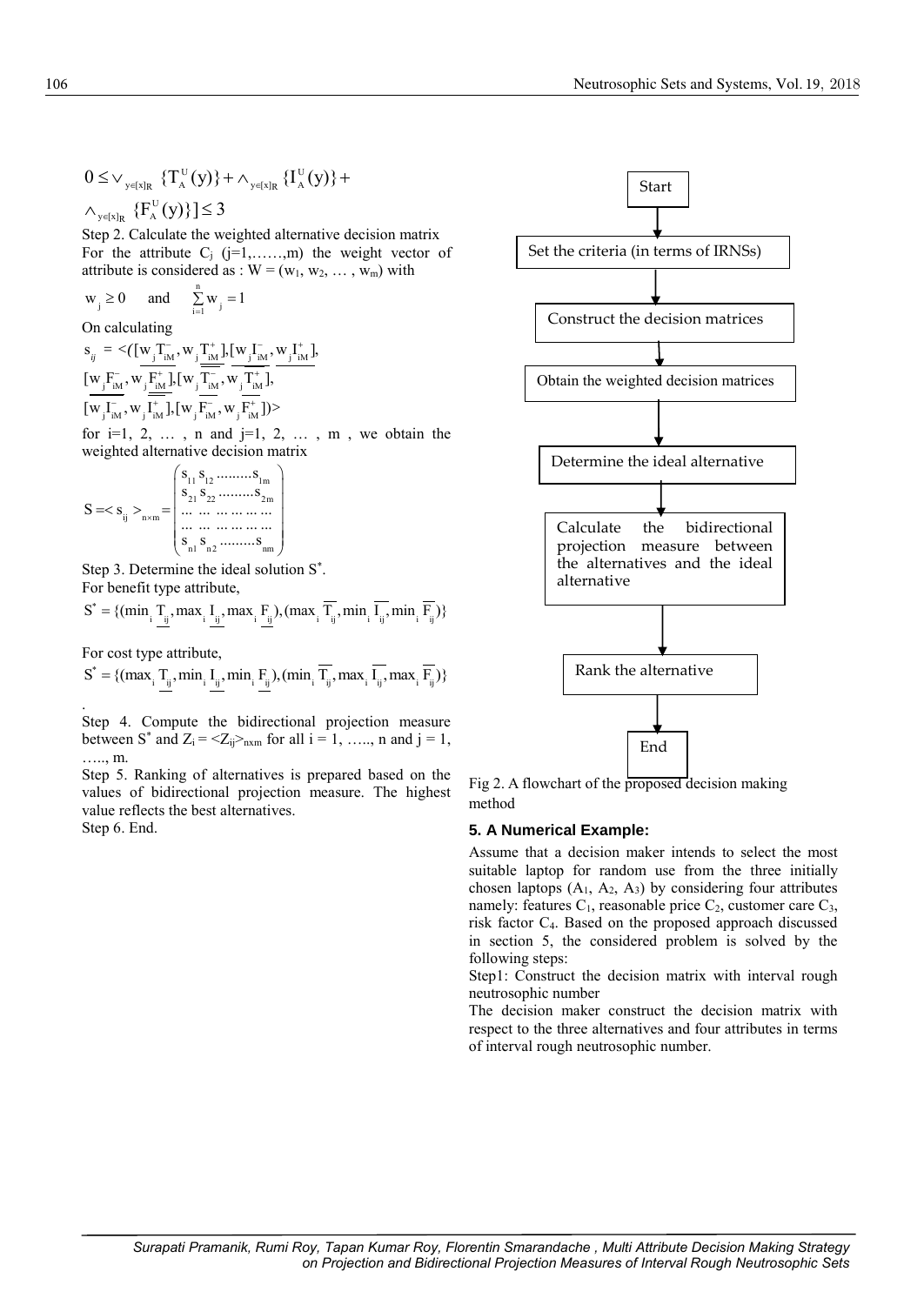|                | $C_1$ and $C_2$                                                                      | $C_2$                                                                              | $C_3$ and $C_4$                                                                                    | $\mathsf{C}_4$                                                                      |
|----------------|--------------------------------------------------------------------------------------|------------------------------------------------------------------------------------|----------------------------------------------------------------------------------------------------|-------------------------------------------------------------------------------------|
| $A_1$          | $\leq$ ([.6, .7], [.3, .5],<br>$[.3, .4]$ , $([.8, .9],$<br>[.1, .3], [.1, .2])      | $\leq$ ([.5, .7], [.3, .4],<br>$[.1, .2]$ , $(1, .9]$ ,<br>[.3, .5], [.3, .4]      | $\leq$ ([.5, .6], [.4, .5],<br>$[.4, .6]$ , $(1.7, .8]$ ,                                          | $\leq$ ([.8, .9], [.3, .4],<br>$[.5, .6]$ , $( [.7, .8]$ ,<br>[.3, .5], [.3, .5]    |
| A <sub>2</sub> | $\leq$ ([.7, .8], [.2, .3],<br>$[.0, .2]$ , $( [.7, .9],$<br>$[.1, .2], [.1, .2])$ > | $\leq$ ([.6, .7], [.1, .2],<br>$[.0, .2]$ , $([.6, .7],$<br>[.1, .3], [.1, .3]     | [.2, .4], [.3, .4]<br>$\leq$ ([.5, .7], [.2, .3],<br>$[.1, .2]$ , $([.6, .9],$<br>[.3, .5], [.2.4] | $\leq$ ([.7, .8], [.3, .5],<br>$[.1, .3]$ , $([.5, .7],$<br>$[.5, .6], [.2, .3])$ > |
| $A_3$          | $\leq$ [.6, .7], [.3, .4],<br>$[.0, .3]$ , $( [.6, .9],$<br>[.1, .2], [.1, .2])      | $\leq$ [.5, .7], [.2, .4],<br>$[.2, .4]$ , $([.6, .8],$<br>$[.1, .3], [.1, .2])$ > | $\leq$ [.6, .8], [.2, .4],<br>$[.3, .4]$ , $([.6, .8],$<br>[.2, .5], [.3, .5]                      | $\leq$ ([.4, .7], [.2, .4],<br>$[.4, .5]$ , $([.5, .8],$<br>$[.2, .5], [.0, .2])$ > |

Step 2: The weight vectors considered by the decision maker are 0.35, 0.25, 0.25 and 0.15 respectively. The weighted decision matrix is:

|       | $C_1$                 | C <sub>2</sub>         | $C_3$                 | $C_4$                 |
|-------|-----------------------|------------------------|-----------------------|-----------------------|
| $S_1$ | $\leq$ ([0.21,0.245], | $\leq$ [0.125,0.175],  | $\leq$ [0.125,0.15],  | $\leq$ ([0.12,0.135], |
|       | [0.105, 0.175],       | $[0.075, 0.1]$ ,       | $[0.1, 0.125]$ ,      | [0.045, 0.06],        |
|       | $[0.105, 0.14]$ ,     | $[0.025, 0.05]$ ,      | $[0.1, 0.15]$ ,       | $[0.075, 0.09]$ ,     |
|       | ([0.28, 0.315],       | ([0.175, 0.225],       | ([0.175, 0.2],        | ([0.105, 0.12],       |
|       | $[0.035, 0.105]$ ,    | [0.075, 0.125],        | $[0.05, 0.1]$ ,       | $[0.045, 0.075]$ ,    |
|       | [0.035, 0.07]         | [0.075, 0.1]           | [0.075, 0.1]          | [0.045, 0.75]         |
| $S_2$ | $\leq$ [0.245,0.28],  | $\leq$ [0.15,0.175],   | $\leq$ [0.125,0.175], | $\leq$ [0.105,0.12],  |
|       | $[0.07, 0.105]$ ,     | $[0.025, 0.05]$ ,      | [0.05, 0.075],        | $[0.045, 0.75]$ ,     |
|       | $[0.0, 0.07]$ ,       | $[0.0, 0.05]$ ,        | $[0.025, 0.05]$ ,     | $[0.015, 0.045]$ ,    |
|       | ([0.245, 0.315],      | ([0.15, 0.175],        | ([0.15, 0.225],       | ([0.075, 0.105],      |
|       | $[0.035, 0.07]$ ,     | $[0.025, 0.075]$ ,     | [0.075, 0.125],       | [0.075, 0.09],        |
|       | [0.035, 0.07]         | [0.025, 0.075]         | [0.05, 0.1]           | [0.03, 0.045]         |
| $S_3$ | $\leq$ ([0.21,0.245], | $\leq$ ([0.125,0.175], | $\leq$ ([0.15,0.2],   | $\leq (0.06, 0.105),$ |
|       | [0.105, 0.14],        | $[0.05, 0.1]$ ,        | $[0.05, 0.1]$ ,       | [0.03, 0.06],         |
|       | $[0.0, 0.105]$ ,      | $[0.05, 0.1]$ ,        | $[0.075, 0.1]$ ,      | $[0.06, 0.075]$ ,     |
|       | ([0.21, 0.315],       | ([0.15, 0.2],          | ([0.15, 0.2],         | ([0.075, 0.12],       |
|       | [0.035, 0.7],         | $[0.025, 0.075]$ ,     | [0.05, 0.125],        | $[0.03, 0.075]$ ,     |
|       | [0.035, 0.7]          | [0.025, 0.05]          | [0.075, 0.125]        | [0.0, 0.03]           |

Step3: Determine the benefit type attribute and cost type attribute

Here three benefit type attributes  $C_1$ ,  $C_2$ ,  $C_3$  and one cost type attribute C4. We calculate the ideal alternative as follows:

\* follows:<br>S<sup>\*</sup> = {< ([.21,.245], [.07,.175], [.105,.14]),  $S^* = \{<( [.21, .245],[.07, .175],[.105, .14]),$ <br> $([.28, .315],[.035, .07],[.035, .07])>,$ ows:<br>=  $\{<$  ([.2]  $([.28, .315], [.035, .07], [.035, .07]) >$ ,  $<$  ([.15,.175],[.075,.1],[.05,.1]), < ([.15,.175],[.075,.1],[.05,.1]),<br>([.175,.225],[.025,.075],[.025,.05]) >,

 $\langle$  ([.15,.15],[.1,.1],[.1,.1]),<br>([.175,.225],[.075,.125],[.075,.125]) >,<br>([.12,.125],[.075,.125],[.015,.045])  $\stackrel{<}{\prec} ([.12, .13\overline{5}], [.03, .06], [.015, .045])$ ,<br>([.075,.105],[.075,.09],[.045,.075]) >) >}  $\geq$ 

Step4:Calculate the projection and bidirectional projection measure of the alternatives

 $S_{1}$ || = 0.918273,  $S_2$ || = 0.829533,

 $\left\| \mathbf{s}^* \right\| = 0.818175.$ \*  $S_i S_j^* = 0.815425,$ \*  $S_2 S^* = 0.563137,$ \*  $S_3 S^* = 0.7337.$  $S_{2}$  = 0.832331.  $S_3$ .S = 0.7337.<br>Pr oj(S<sub>1</sub>)<sub>s</sub> = 0.99663886, Pr oj(S<sub>1</sub>)<sub>s</sub><sup>\*</sup> = 0.99663886,<br>Pr oj(S<sub>2</sub>)<sub>s</sub><sup>\*</sup> = 0.68828490,  $\frac{1}{\epsilon}$  $*$   $\frac{1}{3}$   $\frac{1}{3}$   $\frac{1}{3}$   $\frac{1}{3}$   $\frac{1}{2}$   $\frac{1}{3}$  $3'_{\rm S}$  $\mathrm{obj(S}_{3})_{s^*}^{\phantom{S}} = 0.89675192.$ <br>Pr  $\mathrm{obj(S}_{1})_{s^*} > \mathrm{Proj(S}_{3})_{s^*} > \mathrm{Proj(S}_{2})_{s^*}.$ \*  $, S^* =$ \*  $BProj(S_1, S^*) = 0.92453705,$ <br>  $BProj(S_2, S^*) = 0.99364454,$ \*  $(3, 5) = 0.98972031.$ <br>bi(S, S<sup>\*</sup>) > B Proi(S, S<sup>\*</sup>) >  $BProj(S_3, S^*) = 0.98972051.$ <br>  $\Rightarrow BProj(S_2, S^*) > BProj(S_3, S^*) > BProj(S_1, S^*)$ Pr oj $(S_2)_{S^*} = 0.68828490,$ <br>Pr oj $(S_3)_{S^*} = 0.89675192.$ ⇒ Pr oj(S<sub>1</sub>)<sub>s</sub>\* > Pr oj(S<sub>3</sub>)<sub>s</sub>\* ><br>B Pr oj(S<sub>1</sub>, S<sup>\*</sup>) = 0.92453705,  $BPr$  oj(S<sub>2</sub>,S<sup>\*</sup>) = 0.99364454,<br>BPr oj(S<sub>3</sub>,S<sup>\*</sup>) = 0.98972051. Pr oj(S<sub>3</sub>)<sup>°</sup> = 0.89675192.<br>
⇒ Pr oj(S<sub>1</sub>)<sub>s</sub><sup>\*</sup> > Pr oj(S<sub>3</sub>)<sub>s</sub><sup>\*</sup> > Pr oj( Pr oj $(S_1, S^*)$ .

Step5: Rank the alternatives

Ranking of alternatives is prepared based on the descending order of projection and bidirectional measures. The highest value reflects the best alternatives.

Hence, according to the projection measure, the laptop  $A_1$ is the best alternative and according to the bidirectional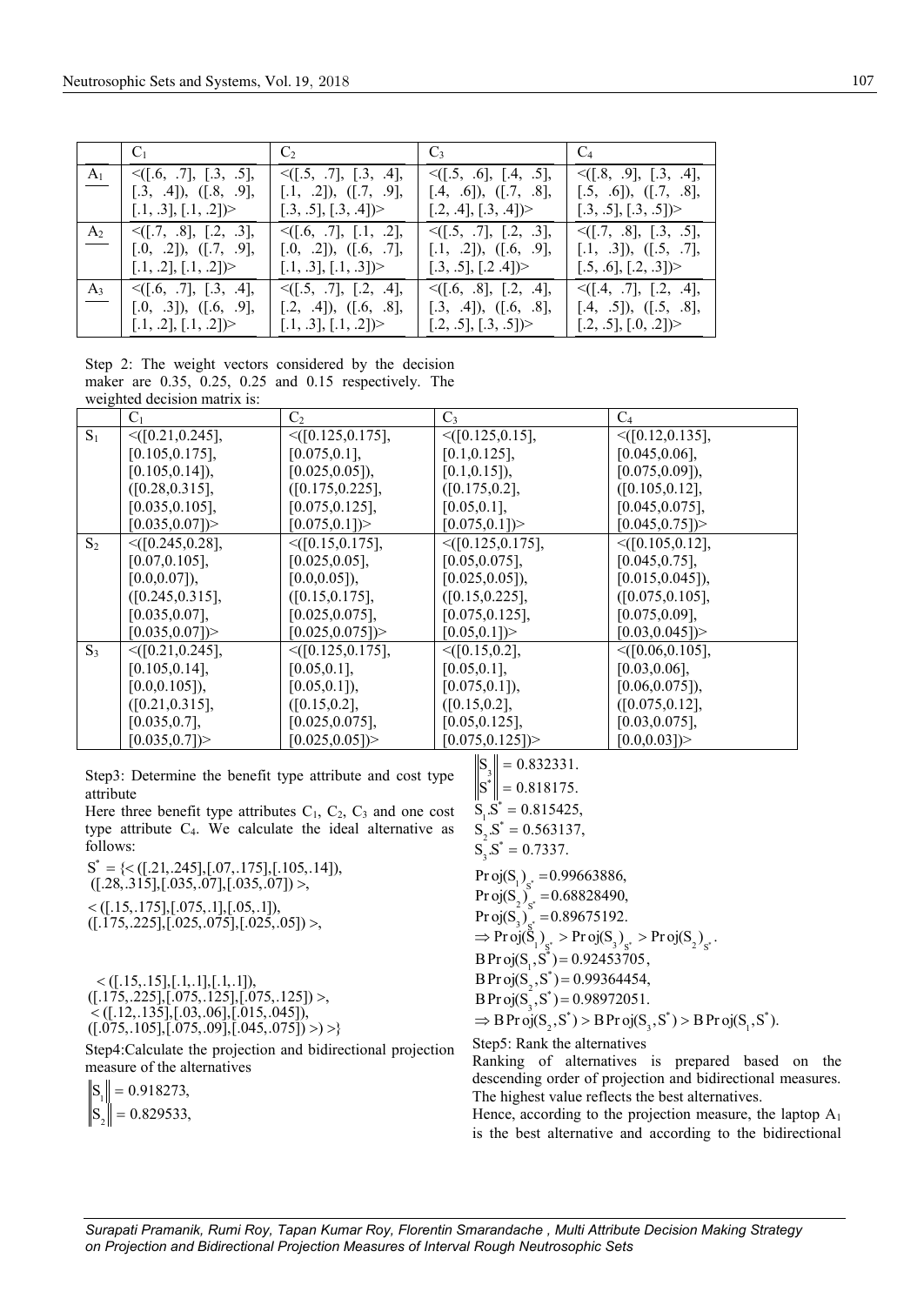projection measure, the laptop  $A_2$  is the best alternative. As bidirectional projection measure gives better result than projection measure, so  $A_2$  is the best laptop for random use.

#### **6. Comparative study and discussions:**

Mondal and Pramanik study the MADM method in interval rough neutrosophic environment using cosine, dice and Jaccard similarity measure [32]. We take the same problem and solve the problem using projection and bidirectional projection measure based decision making method. In the existing methods,  $S_2$  is the best alternatives. But in new method  $S_1$  is the best alternative. **7. Conclusion:**

In this paper, we have defined projection measure, weighted projection measure, bidirectional projection measure, weighted bidirectional projection measure between interval rough neutrosophic sets. We have also proved their basic properties. We have developed two new MADM strategies based on the proposed projection and bidirectional projection measures respectively. Finally, we have solved a numerical example to demonstrate the feasiblity, applicability and effectiveness of the proposed strategies. The proposed strategies can be applied to solve different MADM problems such as teacher selection [33, 34, 35], school selection [36], weaver selection [37, 38, 39], brick field selection [40, 41], logistics center location selection [42, 43], data mining [44] etc. The proposed strategies can also be extended for MAGDM in interval rough neutrosophic environment.

#### **References**

- [1] F. Smarandache. A unifying field in logics, neutrosophy: neutrosophic probability, set and logic. AmericanResearch Press, Rehoboth, (1998).
- [2] F. Smarandache. Linguistic paradoxes and tautologies. Libertas Mathematica, University of Texas at Arlington, IX (1999), 143-154.
- [3] F. Smarandache. A unifying field in logics: neutrosophic logics. Multiple Valued Logic, 8(3) (2002), 385-438.
- [4] F. Smarandache. Neutrosophic set- a generalization of intuitionistic fuzzy sets. International Journal of Pure and Applied Mathematics, 24(3) (2005), 287-297.
- [5] F. Smarandache. Neutrosophic set-a generalization of intuitionistic fuzzy set. Journal of Defense Resources Management, 1(1) (2010), 107-116.
- [6] G. Cantor. Über unendliche, lineare Punktmannigfaltigkeiten V [On infinite, linear point-manifolds(sets)]. Mathematische Annalen, 21 (1883), 545–591.
- [7] L. A. Zadeh. Fuzzy sets. Information and Control, 8(3) (1965), 338-353.
- [8] K. T. Atanassov. Intuitionistic fuzzy sets. Fuzzy Sets and Systems, 20(1) (1986), 87-96.
- [9] H. Wang, F. Smarandache, Y. Q. Zhang and R. Sunderraman. Single valued neutrosophic sets. Multispace and Multistructure, 4 (2010), 410-413.
- [10] S. Broumi, F. Smarandache and M. Dhar. Rough neutrosophic sets. Italian Journal of Pure and Applied Mathematics, 32 (2014), 493-502.
- [11] S. Broumi, F. Smarandache and M. Dhar. Rough neutrosophic sets. Neutrosophic Sets and Systems, 3 (2014), 60-66.
- [12] Z. Pawlak. Rough sets. International Journal of Information and Computer Sciences, 11(5) (1982), 341-356.
- [13] S. Broumi and F. Smarandache. Interval neutrosophic rough sets. Neutrosophic Sets and Systems, 7 (2015), 23-31.
- [14] H. Wang, F. Smarandache, Y. Q. Zhang and R. Sunderraman. Interval neutrosophic sets and logic: theory and applications in computing. Hexis, Phoenix, 2005.
- [15] Z. L. Yue. Approach to group decision making based on determining the weights of experts by using projection method. Applied Mathematical Modelling, 36(7) (2012), 2900-2910.
- [16] Z. L. Yue. Application of the projection method to determine weights of decision makers for group decision making, Scientia Iranica, 19(3) (2012), 872-878.
- [17] Z. S. Xu and Q. L. Da. Projection method for uncertain multi-attribute decision making with preference information on alternatives. International Journal of Information Technology & Decision Making, 3 (2004), 429-434.
- [18] Z. Xu. On methods for uncertain multiple attribute group decision making with uncertain multiplicative preference information on alternatives, Fuzzy Optimization and Decision Making, 4 (2005), 131-139.
- [19] L. Yang, S. Xiao, S. Yuan. Projection method for material selection problem with triangular fuzzy numbers. Advanced Materials Research, 1046 (2014), 375-379.
- [20] Z. Xu, and H. Hu. Projection models for intuitionistic fuzzy multiple attribute decision making. International Journal of Information Technology & Decision Making, 9(2) (2010), 267-280.
- [21] S. Zeng, T. Balezentis, J. Chen, and G. Luo. A projection method for multiple attribute group decision making with intuitionistic fuzzy information, Informatica, 24(3) (2013), 485-503.
- [22] J. Chen and J. Ye. A projection model of neutrosophic numbers for multiple attribute decision making of claybrick selection, Neutrosophic Sets and Systems, 12 (2016), 139-142.
- [23] J. Ye. Projection and bidirectional projection measures of single valued neutrosophic sets and their decision – making method for mechanical design scheme,Journal of Experimental & Theoretical Artificial Intelligence, 2016, DOI:10.1080/0952813X.2016.1259263.
- [24] J. Ye. Bidirectional projection method for multiple attribute group decision making with neutrosophic number. Neural Computing and Application, 2015, Doi: 10.1007/s00521- 015-2123-5.
- [25] P. P. Dey, S. Pramanik, and B. C. Giri. Extended projection based models for solving multiple attribute decision making problems with interval valued neutrosophic information, New Trends in Neutrosophic Theory and Applications. Pons asbl, Brussells, 2016, 127-140.